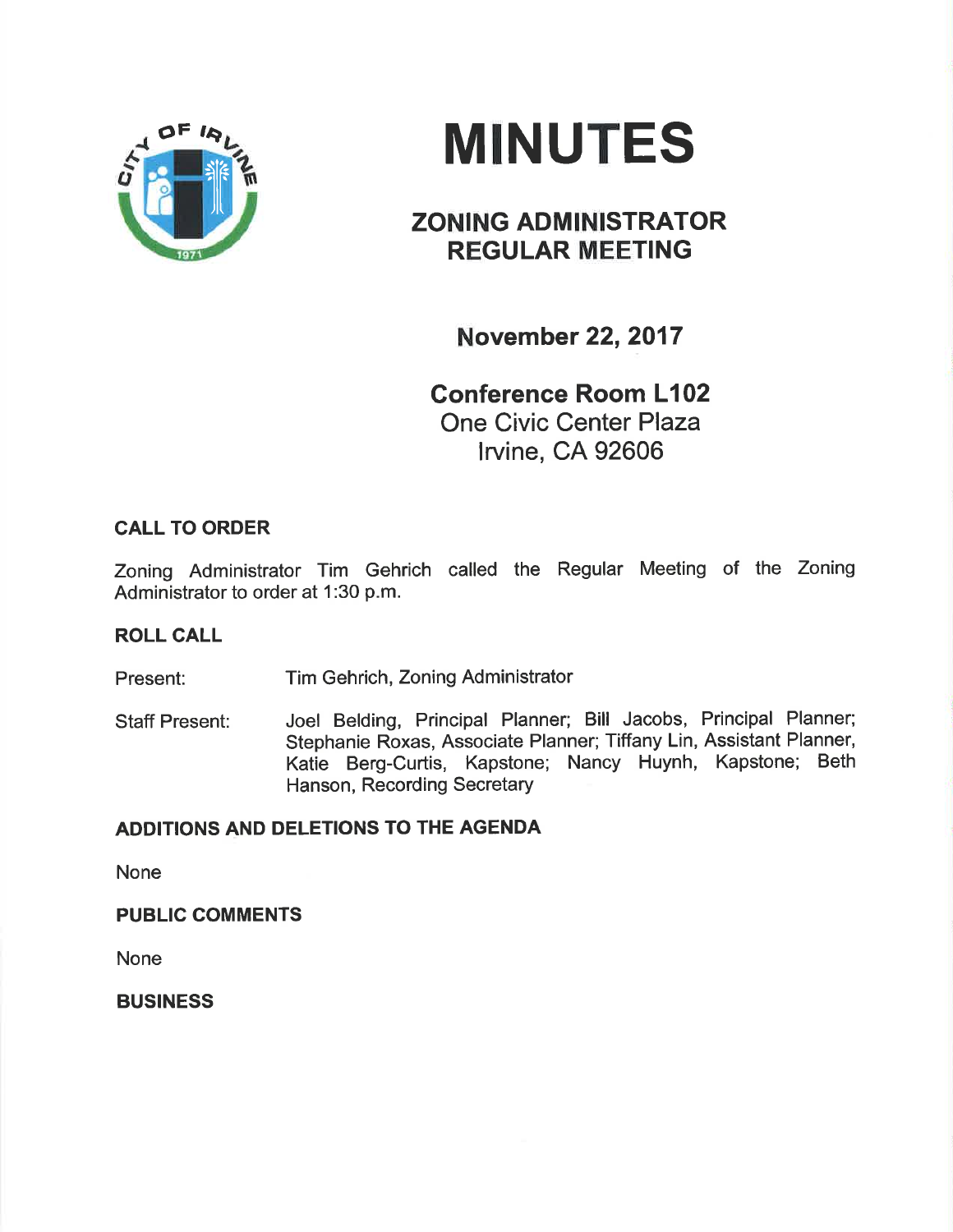### 1. APPROVAL OF ZONING ADMINISTRATOR MINUTES

Minutes of the October 25,2017 Zoning Administrator meeting were approved by Zoning Administrator Tim Gehrich.

Minutes of the November 8,2017 Zoning Administrator meeting were approved by Acting Zoning Administrator Bill Jacobs.

#### PUBLIC HEARINGS

#### 2. SIGN PROGRAM MODIFICATION WITH ADMINISTRATIVE RELIEF (00721324-PSS) FOR DISCOVERY BUSINESS CENTER LOCATED IN SPECTRUM <sup>6</sup> (PLANNING AREA 31)

Zoning Administer Tim Gehrich opened the public hearing at 1:30 p.m.

Katie Berg-Curtis, Kapstone, gave the staff report.

David Baab, Baab & Associates, was available to answer questions.

Zoning Administrator Gehrich closed the public hearing at 1:38 p.m.

ACTION: Zoning Administrator Gehrich adopted RESOLUTION NO. 17-1396, A RESOLUTION OF THE ZONING ADMINISTRATOR OF THE CITY OF IRVINE, CALIFORNIA, APPROVING SIGN PROGRAM MODIFICATION 00721324-PSS WITH ADMINISTRATIVE RELIEF FOR DISCOVERY BUSINESS CENTER LOCATED AT 32 & 36, 38 & 42, 41 & 43, 46 & 48, 47 & 49 DISCOVERY; 6501 & 6531, 6561 & 6591 IRVINE CENTER DRIVE; 15201 & 15211, 15231-15271, 15420-15480 LAGUNA cANYoN ROAD; AND 500 & s30, s10 & s2o TECHNOLOGY DRIVE IN SPECTRUM 6 (PLANNING AREA 31); FILED BY BAAB & ASSOCIATES ON BEHALF OF IRVINE COMPANY OFFICE **PROPERTIES** 

#### CONDITIONAL USE PERMIT FOR ORIENT RETREAT SPA LOCATED AT 4970 IRVINE BOULEVARD, SUITE 101 IN PLANNING AREA 8 (NORTHWOOD)  $3<sub>1</sub>$

Zoning Administrator Gehrich opened the public hearing at 1:3g p.m.

Nancy Huynh, Kapstone, presented the staff report and noted that this item had been reviewed by Public Safety.

Zoning Administrator Gehrich closed the public hearing at 1:43 p,m.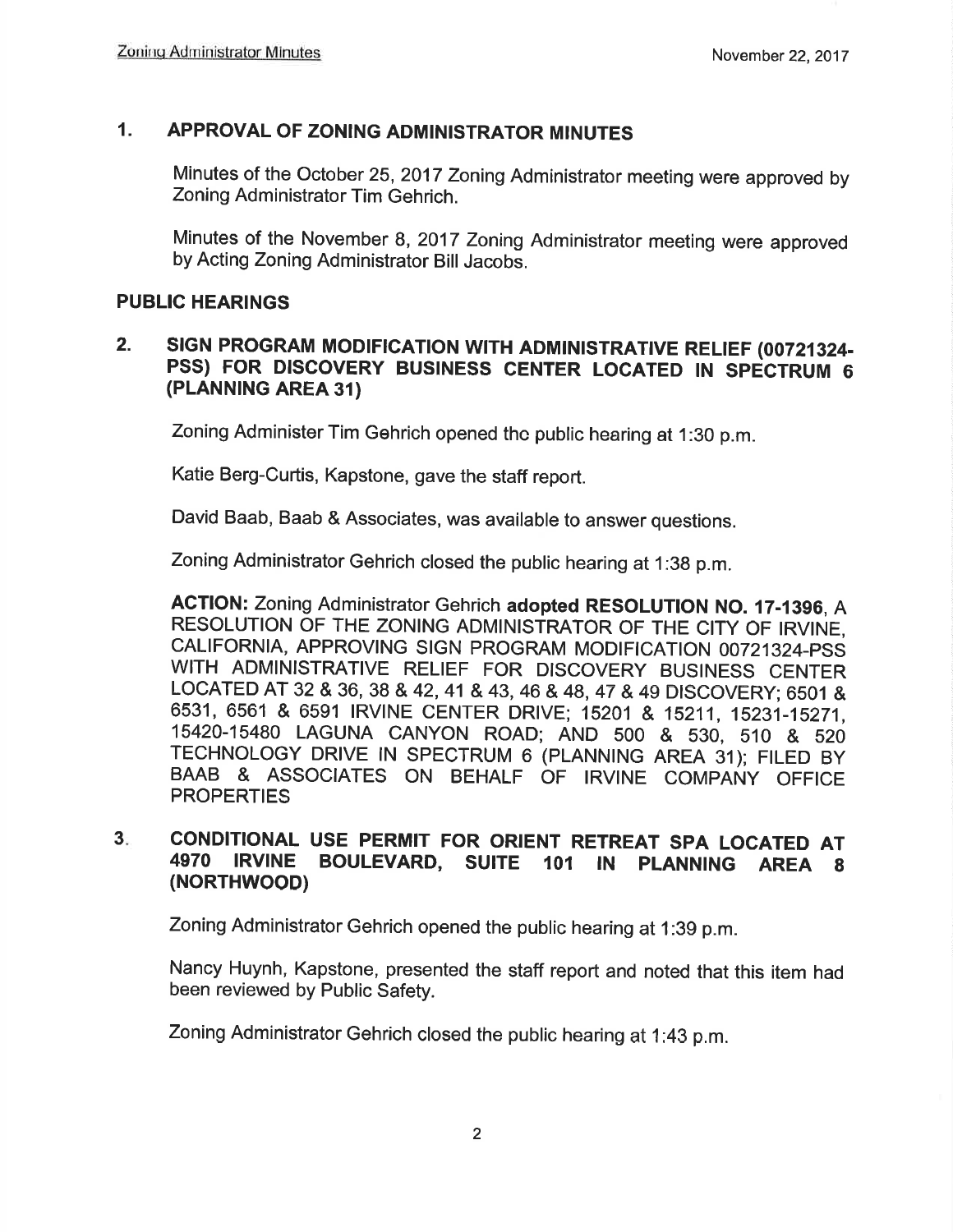ACTION: Zoning Administrator Gehrich adopted RESOLUTION NO. 17-1397, A RESOLUTION OF THE ZONING ADMINISTRATOR OF THE CITY OF IRVINE. CALIFORNIA, APPROVING CONDITIONAL USE PERMIT (007211gs-PCPM) TO OPERATE A MASSAGE ESTABLISHMENT FOR ORIENT RETREAT SPA AT 4970 IRVINE BOULEVARD, SUITE 101 IN PLANNING AREA <sup>8</sup> (NORTHWOOD); FILED BY HERDMAN ARCHITECTURE + DESIGN, INC.

#### 4. CONDITIONAL USE PERMIT FOR A PRIVATELY-OPERATED UTILITY FACILITY LOCATED AT 1672 REYNOLDS AVENUE IN PLANNING AREA 36 (IRVINE BUSINESS COMPLEX)

Zoning Administrator Gehrich opened the public hearing at 1:44 p.m

Stephanie Roxas, Associate Planner, presented the staff report.

Collin Ramsey, representing Dudek, was available to answer questions. Mr. Ramsey noted there would be no outside changes made to the building. Regarding hazardous materials, OCFA has reviewed the proposal and will be involved in reviewing tenant improvements and building permits.

Zoning Administrator Gehrich closed the public hearing at 1:47 p.m.

ACTION: Zoning Administrator Gehrich adopted RESOLUTION NO. 17-1398, A RESOLUTION OF THE ZONING ADMINISTRATOR OF THE CITY OF IRVINE, CAL|FORNIA, APPROVING CONDITIONAL USE PERMIT (00700550-PCPM) TO ESTABLISH A BATTERY ENERGY STORAGE SYSTEM FACILITY AT 1672 REYNOLDS AVENUE IN PLANNING AREA 36 (IRVINE BUSINESS COMPLEX); FILED BY DUDEK ON BEHALF OF VALENCIA ENERGY STORAGE LLC

#### 5. ADMINISTRATIVE RELIEF FOR A TEMPORARY OFF.SITE PARKING FACILITY SERVING MEDTRONIC NEUROVASCULAR IN PLANNING AREA 35 (SPECTRUM 2)

Zoning Administrator Gehrich opened the public hearing at 1:48 p.m

Stephanie Roxas, Associate Planner, presented the staff report.

The applicant noted that this would provide closer parking for employees and less travel time for the shuttle busses. Landscaping and lighting requirements were also discussed.

Zoning Administrator Gehrich closed the public hearing at 1:53 p.m.

ACTION: Zoning Administrator Gehrich adopted RESOLUTION NO. 17-1399, A RESOLUTION OF THE ZONING ADMINISTRATOR OF THE CITY OF IRVINE,